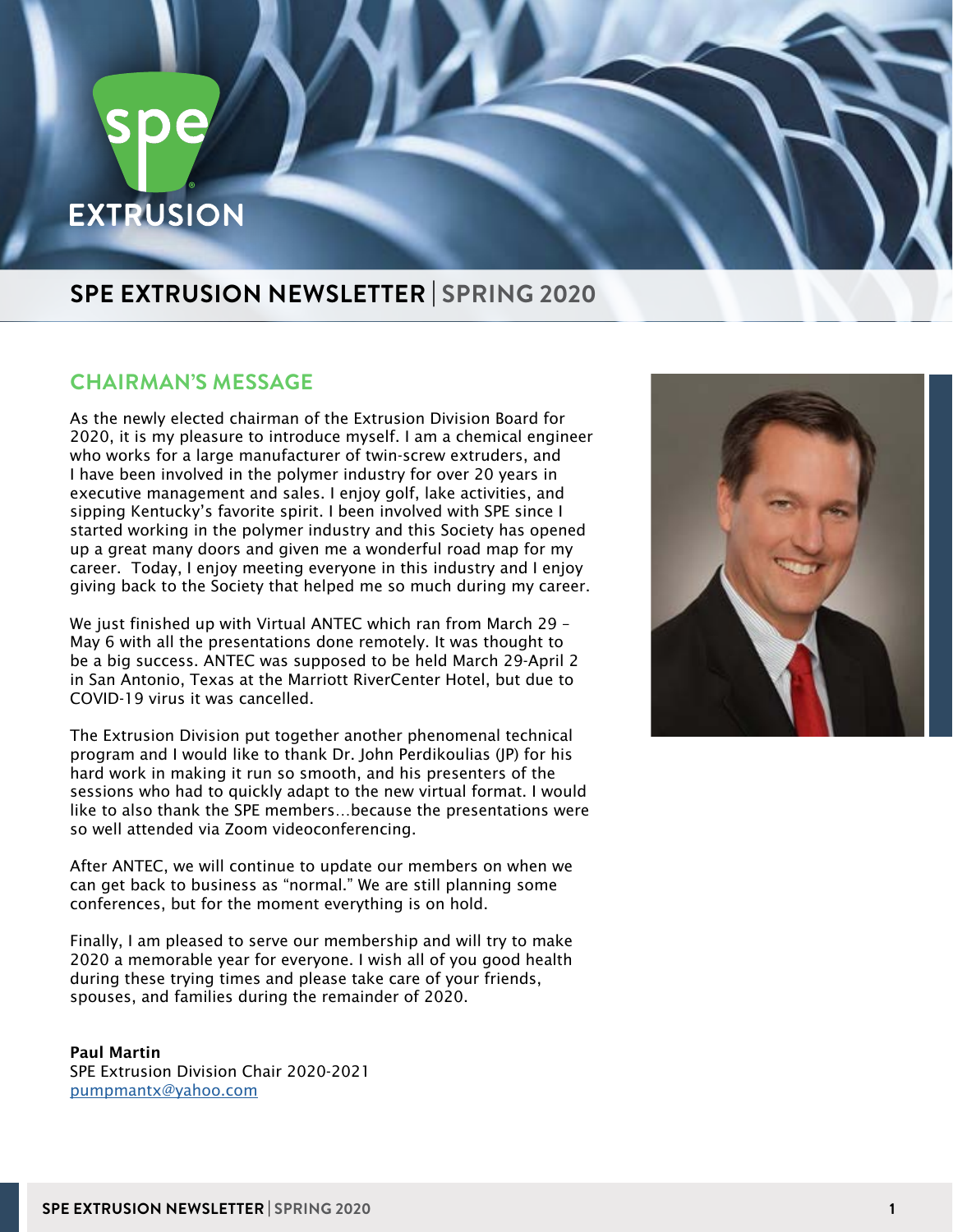#### **SPE EXTRUSION DIVISION HONORS 2020 AWARD WINNERS**

Each year the Extrusion Division Board of Directors honors members of the extrusion community with awards that honor their achievements. This year, the awards honored the achievements of seven outstanding members of the community.

Bruce Maddock Award: Bruce Maddock was a pioneer in the fundamental analysis of the singlescrew extrusion process. This award honors his achievements. Award recipients have contributed significantly to the advancement of single-screw extrusion technology or associated processing technology by providing experimental achievements and understanding to the fundamentals of the process. The award recipient is selected by The Extrusion Division Board of Directors. Sponsored by The Dow Chemical Company.



The 2020 Bruce Maddock award honors the achievements of William A. Kramer. Bill started his career working in the shop at the extruder manufacturer Davis-Standard in Pawcatuck, Connecticut in 1970, and took evening classes in drafting at Thames Valley State Technical College. He soon moved into the engineering department as a junior draftsman, and in over just a few years advanced to

Engineering Manager while continuing night school. Bill graduated from Mitchell College in 1986 earning an Associate's degree in Mechanical Engineering with various academic awards. He continued night classes in engineering with the University of New Haven towards a BS degree but never completed due to increasing work responsibilities and travel.

Bill co-founded Hi-Tech Extrusion Systems in 1979, a rubber extrusion systems supplier, serving as engineering director until rejoining Davis-Standard in 1982 as chief engineer, later becoming technical director on the president's staff. In 1997 Bill cofounded (with Ed Steward) and was president of the extruder manufacturing company American Kuhne Corp., which was acquired by Graham Engineering Corp. in 2015. Bill subsequently became involved again in a new start-up as president of US Extruders, a manufacturer of plastic extrusion equipment, in Westerly, R.I.

Distinguished Achievement Award: This award is sponsored by The Extrusion Division to honor individuals who have made significant contributions to the development and advancement in the extrusion industry. The Distinguished Achievement Award is sponsored by The Extrusion Division.

The 2020 winner of the Distinguished Achievement Award is Dr. Gregory A. Campbell. Dr. Campbell is being honored for his many contributions to the plastics industry and to the Extrusion Division. He is Professor Emeritus at Clarkson University and has a consulting company Castle Associates. His research and innovations include PU foams, electro-deposition of paint primers, development of



the neck design for crash dummies, injection molding controls and instrumentation, blown film fundamentals, and screw rotation fundamentals for single-screw extrusion. He was a member of the Extrusion Division Board of Directors from 2002 to 2017. He is an SPE Fellow and Honored Service Member, was honored with the Bruce Maddock Award (2011), won the SPE Research and Technology Award, and has won the Best Paper Award 4 times in Extrusion.

#### Heinz Herrmann Twin-Screw Extrusion Award:

Award recipients are to have contributed significantly to the advancement of twin-screw extrusion technology. This can be accomplished through experimental or theoretical achievements that provide an understanding to the fundamentals of processing material in the extruder. These experiments could include (but not limited to) work relating to solids conveying, melting, mixing, devolatilization, and

pumping functions of twinscrew extrusion. The Heinz Herrmann Award is sponsored by The Coperion Corp.

The 2020 Heinz Hermann award winner is Dr. Paul Andersen. Dr. Andersen is retired from Coperion Corporation. He was responsible for Process Engineering and New Technology Development for Twin-Screw Extrusion/ Compounding. He has over

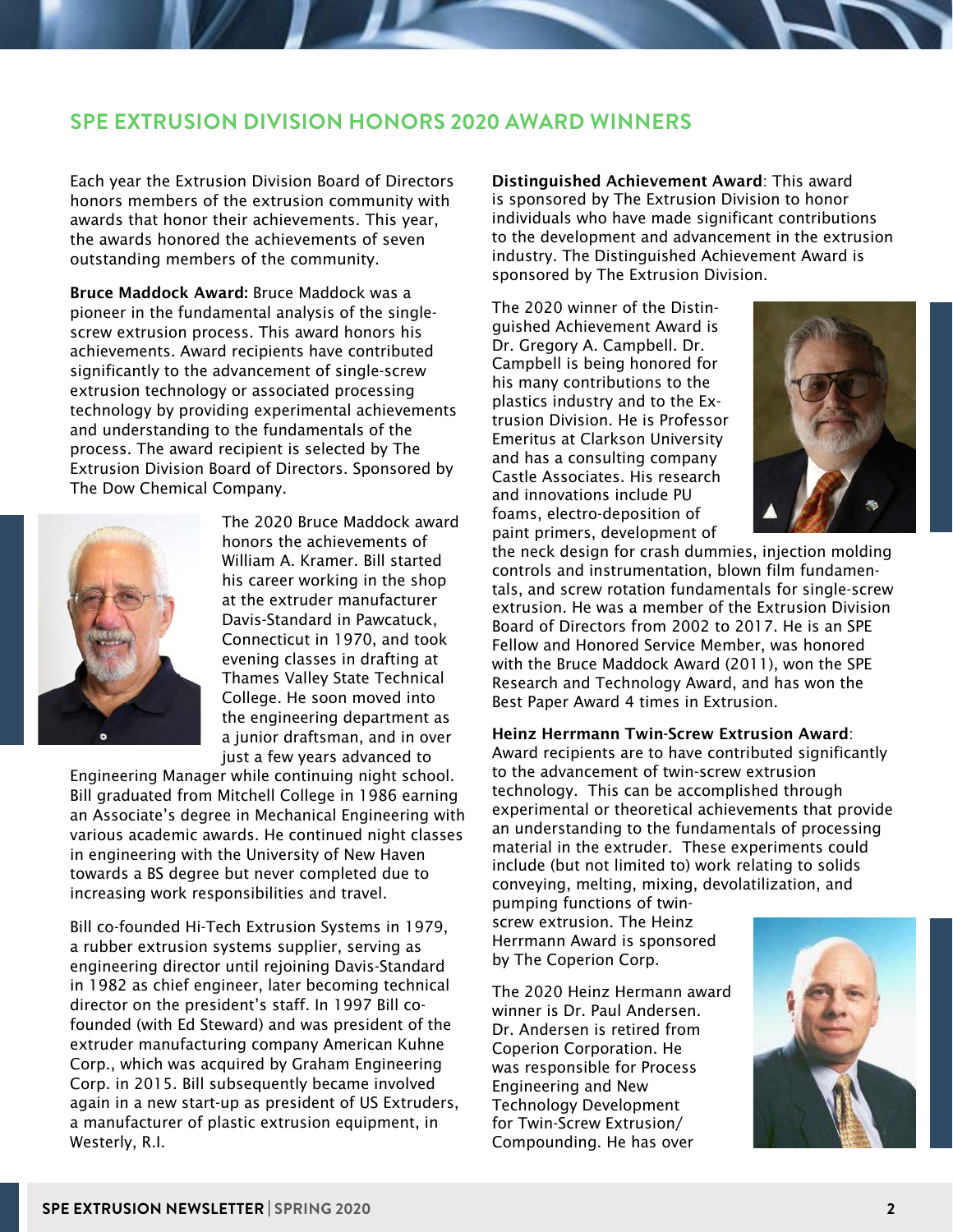40 years of industrial experience. He has worked extensively on compounding of multi-phase engineering polymers. Paul holds process patents as well as patents on screw element design for improved mixing. Dr. Andersen is a SPE Past-President (2009- 2010), Honored Service Member (2015), and frequent presenter at ANTECs.

Heinz List Award: Heinz List was a pioneer of modern industrial processing technology. He was the inventor of the Ko-Kneader, the founder of LIST, and a member of the Polymer Processing Hall of Fame. Recipients are to have contributed significantly to the advancement of polymer devolatilization, drying, evaporation, or reactive polymerization technologies pertaining to extrusion processing. The Heinz List Award is sponsored by List USA Inc.



Dr. Chun Sing Wong (retired from DuPont) is the 2020 winner of the Heinz List Award. Dr. Wong was born in Hong Kong. He received his BSc degree from The University of Hong Kong and his PhD degree from The University of Chicago. Under the guidance of Professor Jack Halpern in Chicago, he studied kinetics and mechanisms of reactions involving organometallic complexes.

After graduation he immigrated to Canada and worked with Professor Howard Clark as a postdoctoral fellow. Later he joined DuPont Canada Inc. in their Research Division in Kingston Ontario.

With the goal of increasing the value-in-use of PE, he developed a process to functionalize PE in a twinscrew extruder. It involved extruding PE and maleic anhydride together in the presence of a peroxide free radical initiator. The final process had high monomer conversion efficiency and had a rate comparable to that of simple compounding. The resultant grafted product had low residual monomer, low gel, and low color. Similar processes were also developed for other thermoplastics and elastomers, leading to the commercialization of several FUSABOND® product lines. Commercial production of these products is still occurring in North America, Asia, and Europe.

Jack Barney Award: The Jack Barney Award was initiated by Welex Corporation to honor Jack Barney, the founder of Extrusion Dies Industries. The award is to be presented to persons who have made a significant contribution to the development of the flat sheet industry. Their contributions can be technical

or commercial. The Jack Barney Award is sponsored by Nordson EDI.

The 2020 Jack Barney Award winner is Greg Dixon. Greg has served the extrusion industry for thirty-five years. He has spent the last twenty-three years working at Spartech Plastics where he has held various positions supporting manufacturing and new product



application development. Greg's primarily focus throughout much of his career has been multilayer barrier coextrusion. Greg began his career in multilayer coextrusion in the 1980's with DRG Plastics in Union, Missouri which is now owned by Silgan. DRG Plastics was known for their proprietary in-line extrusion rotary thermoforming process. Greg holds a BS in Mechanical Engineering from Ohio University (1985).

#### Out-Going Extrusion Division Chairman:

Kevin Slusarz led the Extrusion Division as Chairman for 2019-2020. Kevin provided direction for the economics of the division, policy changes, setting committees, and many other activities. He now provides the skills learned as a Past Chairman. Thank you for your leadership.

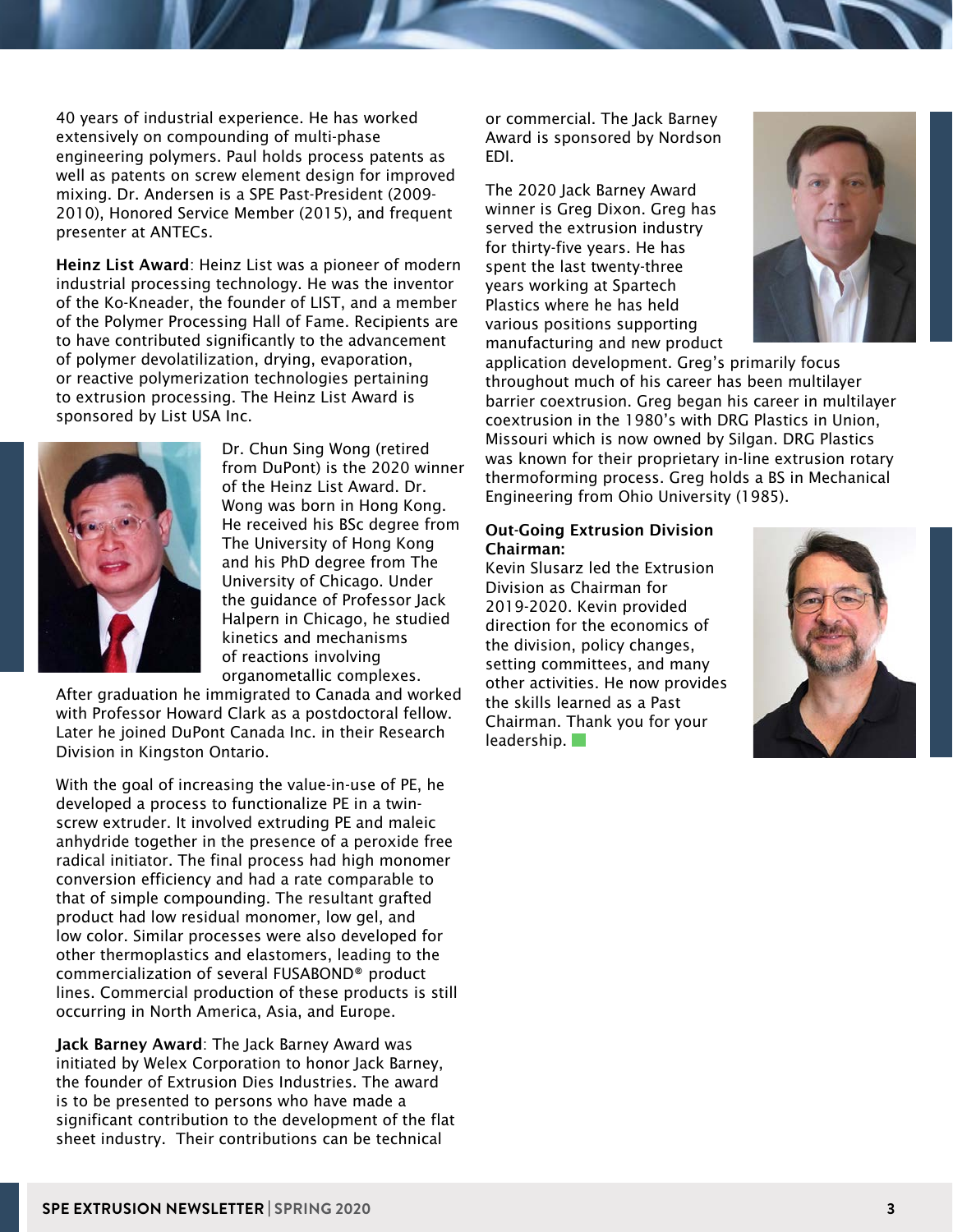## **EXTRUSION PRESENTATION OF THE MONTH**

#### How Robust is Your Feeding Technology? Key Considerations to Ensure Reliable and Even Smarter Performance

*John Winski, Director of Sales -Americas, Coperion K-Tron*

Today's modern manufacturing processes utilize loss-in-weight (LIW) feeders as the automated dispensing technology for dry bulk solids. The most current feeding technologies have evolved in many aspects through improved control and design features with an emphasis on process robustness and intelligence. It is expected that feeder controls can easily connect to industrial networks and key process data, which has become a critical criterion in evaluating not only feeder performance but also real-time indication of the complete process.

This presentation addresses what a processor should consider when evaluating his current feeding equipment and the feeder's ability to monitor, trend and react to process variations. The availability of this data and its management in accordance with Industry 4.0 automation can allow the user to adapt to future manufacturing requirements, which can include greater traceability, flexibility, adaptability and overall effectiveness.

To download this presentation [CLICK HERE](https://www.4spe.org/files/Chapters/D22/presentationofthemonth.pdf)

#### **SPE WEBSITE LINK OF THE MONTH**

Plastics Research Online allows you to view and download technical articles for free. Browse the latest articles by category including: Applied Rheology, Bioplastics, Composites, Conductive Polymers, Engineering Properties, Extrusion, Failure Analysis, Injection Molding, Plastics Nanotechnology, Polymer Modifiers, and Thermoplastics.

To access these articles [CLICK HERE](https://www.4spe.org/i4a/doclibrary/index.cfm?pageid=3714).

#### **BOOK RECOMMENDATION:**  PHARMACEUTICAL EXTRUSION TECHNOLOGY, SECOND EDITION Edited by Isaac Ghebre-Sellassie, Charles E. Martin, Feng Zhang, and James DiNunzio



The first edition of *Pharmaceutical Extrusion Technology* (published in 2003) was deemed the seminal book on pharmaceutical extrusion. Now it is expanded and improved, just like the usage of extrusion has expanded and evolved into an accepted manufacturing technology to continuously mix active pharmaceutical ingredients for a myriad of traditional and novel dosage forms. *Pharmaceutical Extrusion Technology*, Second

Edition adds new authors, expanded chapters and contains all the extrusion related technical information necessary for the development,

manufacturing, and marketing of pharmaceutical products.

Features:

- Reviews how extrusion has become an accepted technology to continuously mix active pharmaceutical ingredients with excipients
- » Focuses on equipment and process technology
- » Explains various extrusion system configurations as a manufacturing methodology for a variety of dosage forms
- » Presents new opportunities available only via extrusion and future trends
- » Includes contributions of experts from the process and equipment fields.

To order this book [CLICK HERE](https://www.routledge.com/Pharmaceutical-Extrusion-Technology/Ghebre-Sellassie-Martin-Zhang-DiNunzio/p/book/9781498704915)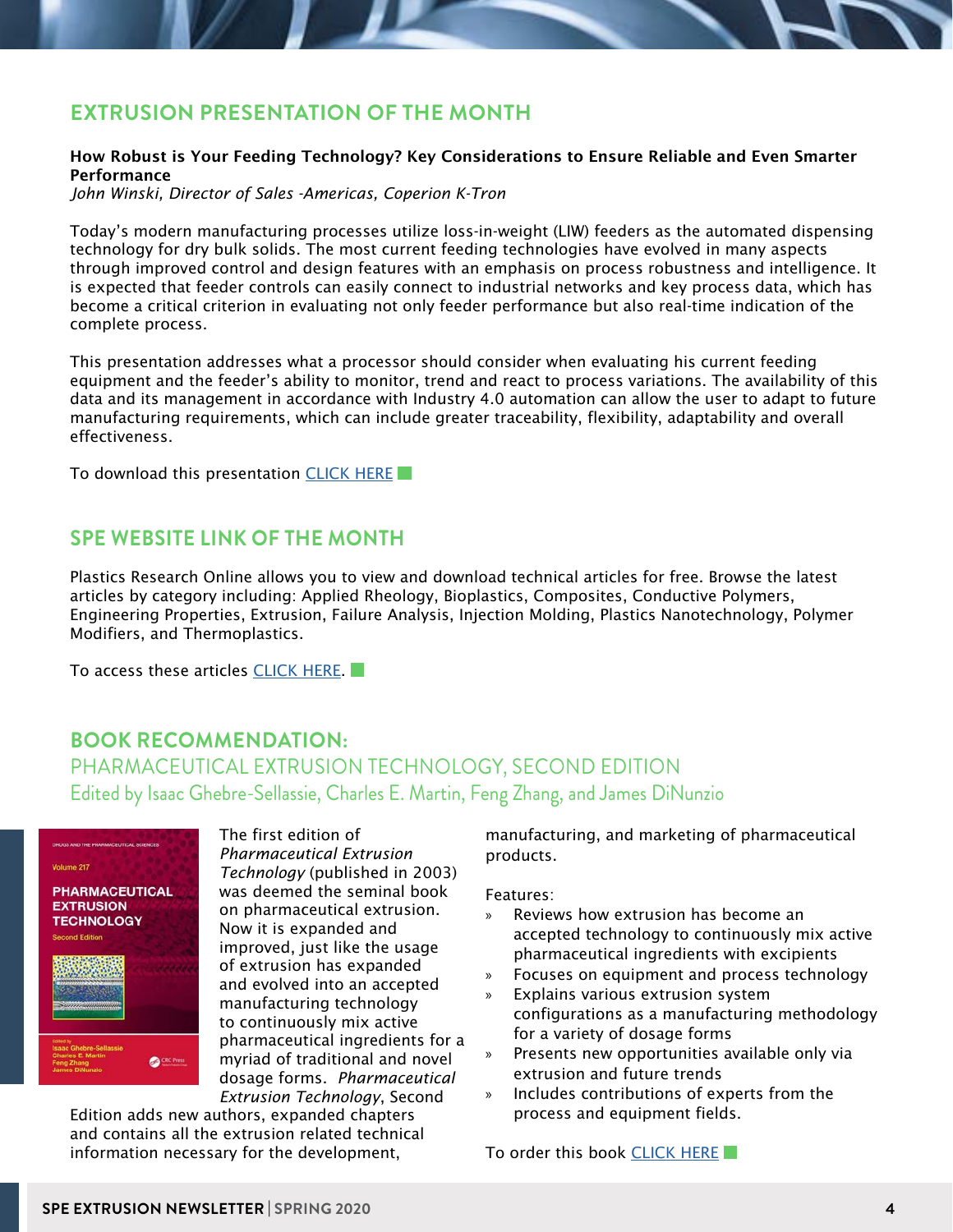#### **EXTRUSION FORMULA OF THE MONTH:**  UNDERSTANDING TORQUE IN A TWIN-SCREW EXTRUDER

#### *By Charlie Martin, Leistritz Extrusion*

The gearbox of a twin-screw extruder transmits energy from the motor to the screws, and reduces the motor speed to the desired screw rpm while multiplying torque. To avoid gearbox damage, most twin-screw extruders have a mechanical overtorque coupling that connects the motor shaft to the gearbox input shaft, and automatically disengages the motor in an overtorque situation.

The TSE motor inputs energy into the process via rotating screws that impart shear and energy into the materials being processed to facilitate melting, mixing devolatilization and pumping. Alternating current (AC) motors/drives are the industry standard. The percentage motor torque is a particularly critical parameter to be monitored, and is measured as follows:

% Torque: This formula indicates % of available rotational force being used in a process, and is a typical readout in the control panel as a %. This is calculated as follows:

% Torque = applied motor power (kW)/maximum available motor power (kW)

For example, if a TSE has a maximum rating of 500 kW and a process draw 400 kW, then the torque is 80% (400 kW/500 kW).

$$
% Torque = 400/500 = 80%
$$

Torque % is one of the most important process parameters to monitor and track in any extrusion process. If it changes lot to lot, then something else has changed too and the final product may also be different. It's at least worth checking.

This parameter can also be used to help calculate the energy used and the related costs.

## **ANTEC® 2020 BEST PAPER**

## EFFECT OF ULTRASONIC EXTRUSION ON PROPERTIES OF COLLOIDS CONTAINING EPOXIDIZED SOYBEAN OIL AND CLAY

Tian Liang, Department of Polymer Engineering, The University of Akron, Akron, OH Avraam I. Isayev, Department of Polymer Engineering, The University of Akron, Akron, OH Shuailin Zhang, Department of Polymer Science, The University of Akron, Akron, OH Stephen Z. D. Cheng, Department of Polymer Science, The University of Akron, Akron, OH

It is well established that the addition of solid particles that absorb light across ultra-violet (UV) wavelengths can improve the environmental durability of plastics [1,2]. Thermoplastic polyester elastomers are sensitive to UV degradation in both exterior and interior applications. This paper describes an experimental evaluation of the improvement in UV performance of a polyester elastomer, Hytrel®, with the incorporation of a conventional chemical UV stabilizer along with different UV absorbing or scattering solid fillers. A rapid screening method is described that measures mechanical elongational properties as a function of UV exposure time. The results show that the particle type and size, the dispersion quality and melt compounding conditions affect UV durability.

To download entire paper [CLICK HERE](https://www.4spe.org/files/Chapters/D22/ANTEC2020bestpaper.pdf)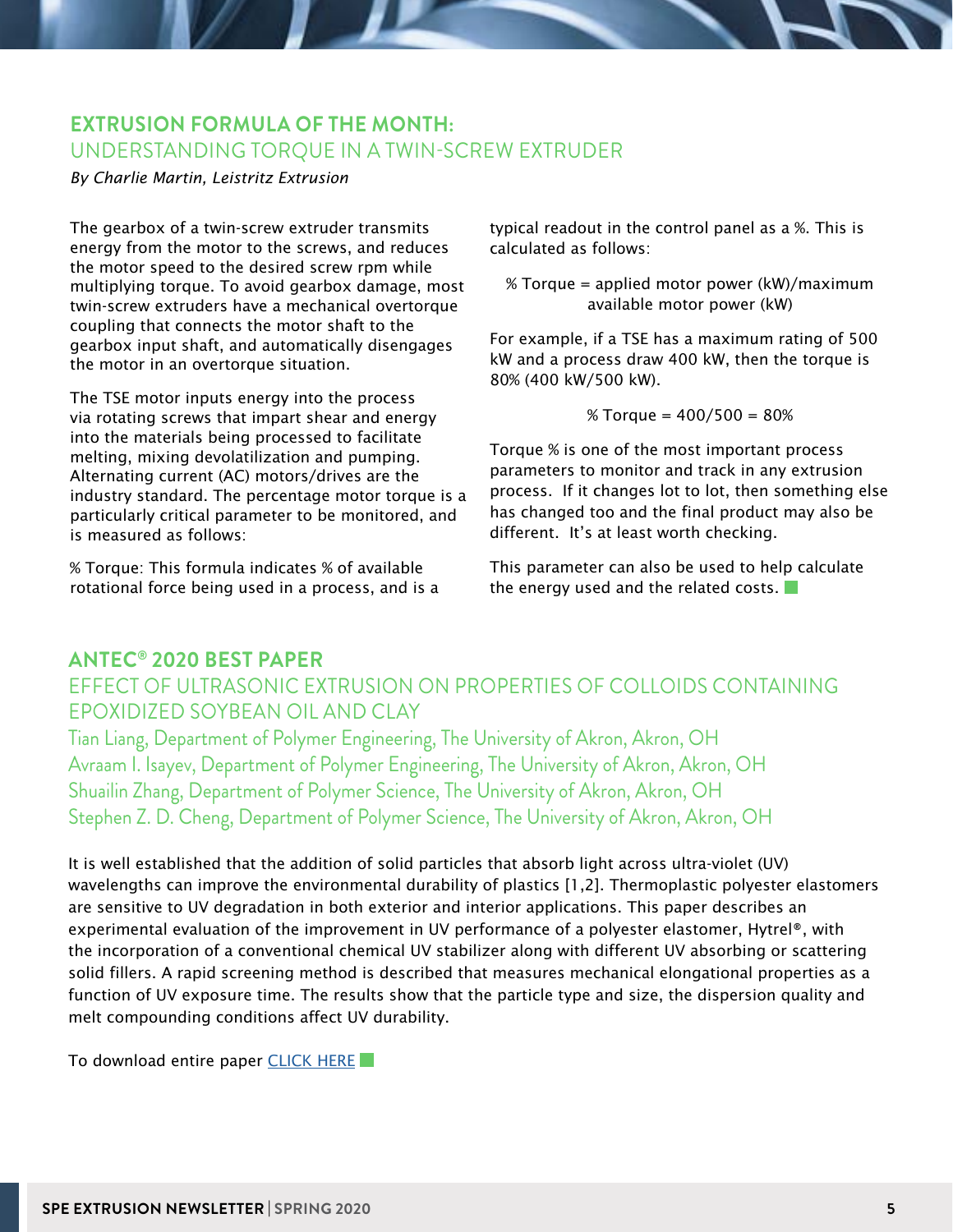#### **PRECISION EXTRUSION TOPCON RESCHEDULED FOR JUNE 22-24, 2021** LEARN THE LATEST THEORIES, TIPS AND TECHNOLOGIES TO EXTRUDE PRECISION PARTS!

We've rescheduled our Topcon to June 22-24, 2021 in Nashville, TN! Look around us, the world is filled with products that are the result of precision extrusion! To make these items a thorough knowledge of extrusion is required, beginning with fundamentals and material selection, learning advanced extrusion techniques, as well as implementing process monitoring and analysis. The SPE Precision Extrusion Topcon will include:

- » ½ Day fundamentals of extrusion session
- » 20+ technical presentations by world leading industry experts
- » A great venue to mix and meet with colleagues and experts, and have some fun too!

For program details: [https://www.4spe.org/i4a/](https://www.4spe.org/i4a/pages/index.cfm?pageid=5086) [pages/index.cfm?pageid=5086](https://www.4spe.org/i4a/pages/index.cfm?pageid=5086)

A limited # of corporate sponsorships are available for only \$1200.

We look forward to seeing you at this high-tech event!

Thanks to the SPE Topcon corporate sponsors:













**SHAPE EXTRUSION TOPCON 2021** 

Nashville, Tennessee · June 22-24, 2021 Presented by SPE Extrusion Division



**EXTRUDERS**